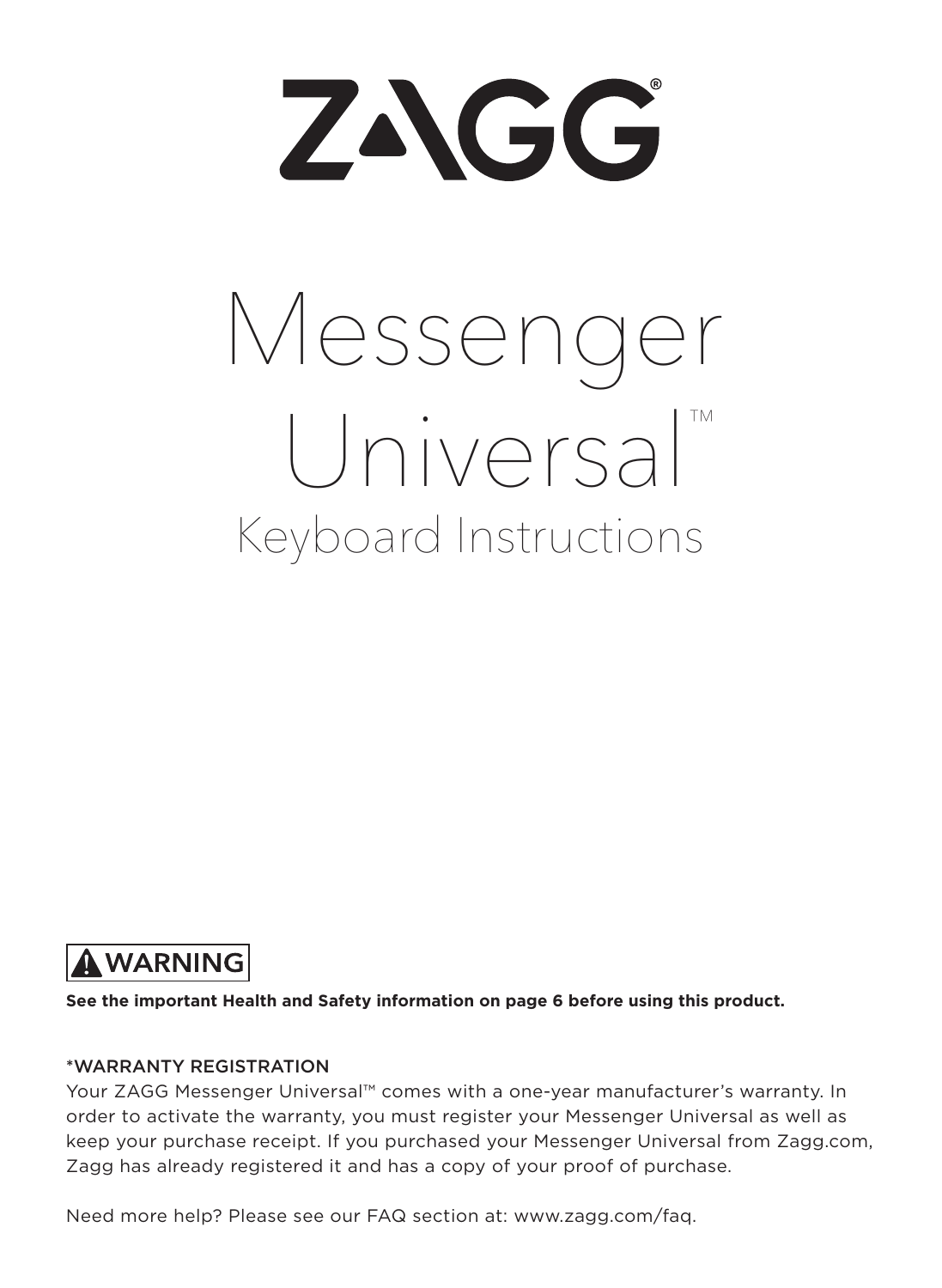## INTRODUCTION

Congratulations on owning the most versatile, most comfortable keyboard available. As you're about to see, the Messenger Universal is easy to use and helps you get the most from your tablet, phone, or home computer. Now you can enjoy Zagg's famous typing experience anywhere, on any device.

## PAIRING YOUR DEVICES

Your Messenger Universal can pair with virtually any Apple®, Android®, or Windows® device – including your home computer. Here's how to pair it with whatever device you like:

- 1. Lift the cover off the keyboard and either fold it forward along its creased lines toward your keyboard, or back toward the underside of your keyboard. Folding it forward creates a convenient stand to hold your smartphone or tablet while you work and play. Folding it back angles the keyboard for a more ergonomic feel while you type. Whichever way is best for you, when you fold the cover into place you'll feel the magnets hidden inside it connect.
- 2. Turn your Messenger Universal Keyboard on by moving the power switch to the On position. A green LED will light, indicating it has powered on.
- 3. Access the Bluetooth® settings on your device and ensure your Bluetooth connection is on.
- 4. Press your Messenger Universal's Bluetooth key. The LED will flash blue indicating your keyboard is looking to pair with your device.
- 5. Program your keyboard based on the type of device you are pairing. For Windows devices, press fn + W. For Apple devices press fn + I. For Android devices, press fn + A.
- 6. Select "ZAGG Keyboard" from your device's list of available Bluetooth devices.
- 7. Follow any other pairing requirements based on your device.





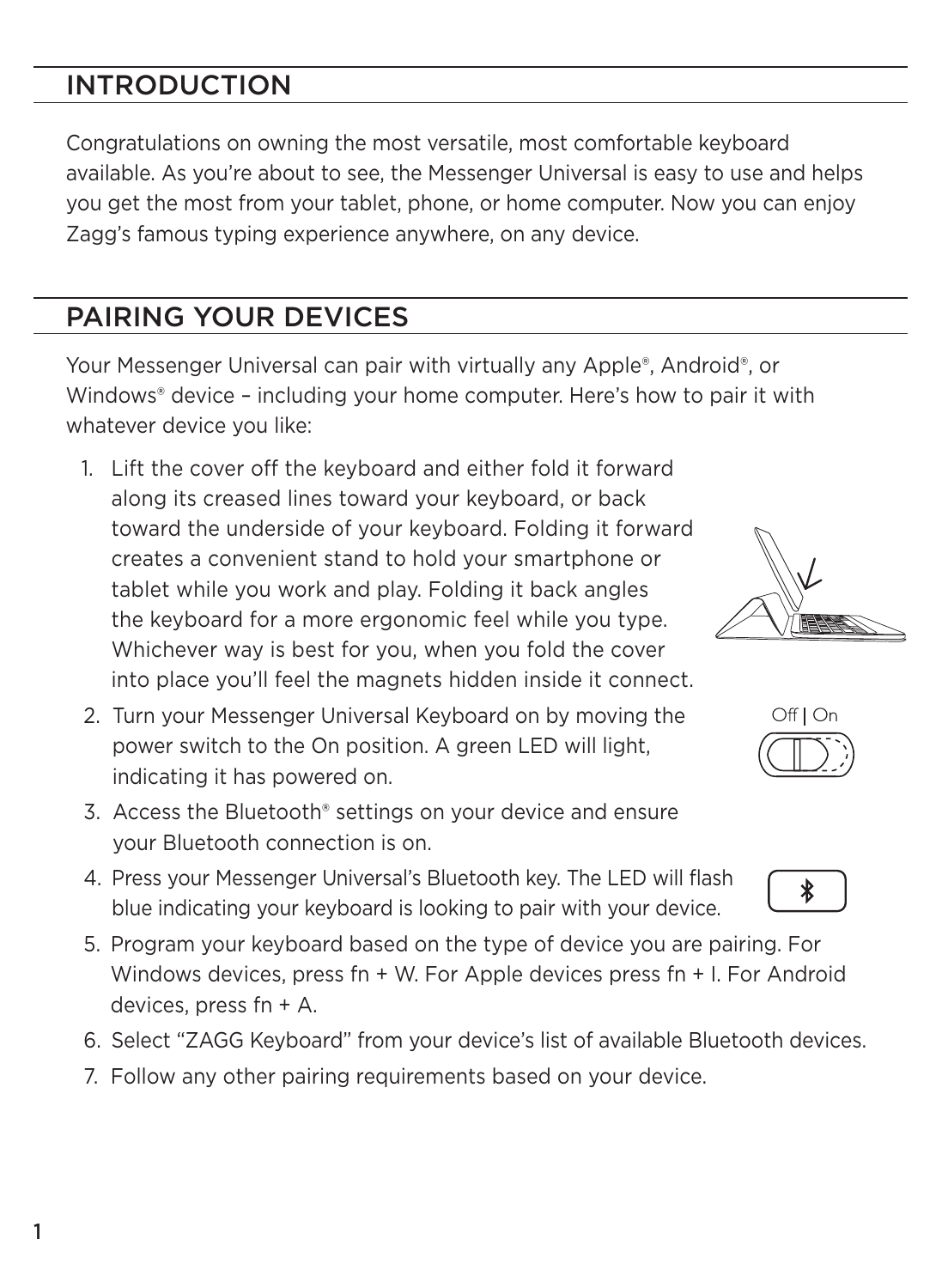#### **CHARGING**

Your Messenger Universal features a powerful battery that delivers up to three months\* of typing between charges. It comes with a charging cable you can use to charge it quickly whenever you need. Here's how to charge it:

- 1. Plug the micro USB connector into the charging port located by the Power switch.
- 2. Plug the regular USB connector into any 5V USB outlet.
- 3. The LED will light red and stay lit until your Messenger Universal Keyboard is fully charged.
- 4. When the LED turns off, disconnect the micro USB cable and enjoy your Messenger Universal for up to three months before you need to charge it again.

 *\*Normal use is approximately one hour of use per day.*



#### BATTERY LIFE

Your Messenger Universal will keep you going for months, but you can check how much power it has remaining anytime you want. To check battery life, press  $fn + \equiv$ . The LED indicator will flash one of three ways:

- 1. Three green flashes indicate a full battery.
- 2. Three yellow flashes indicate approximately half battery life remaining.
- 3. Three red flashes indicate low battery life. When your Messenger Universal Keyboard reaches critical battery level the LED will flash red once every five minutes.

To help preserve battery life, your Messenger Universal will enter hibernation mode if left on and not used for 20 minutes. Press any key to wake your keyboard.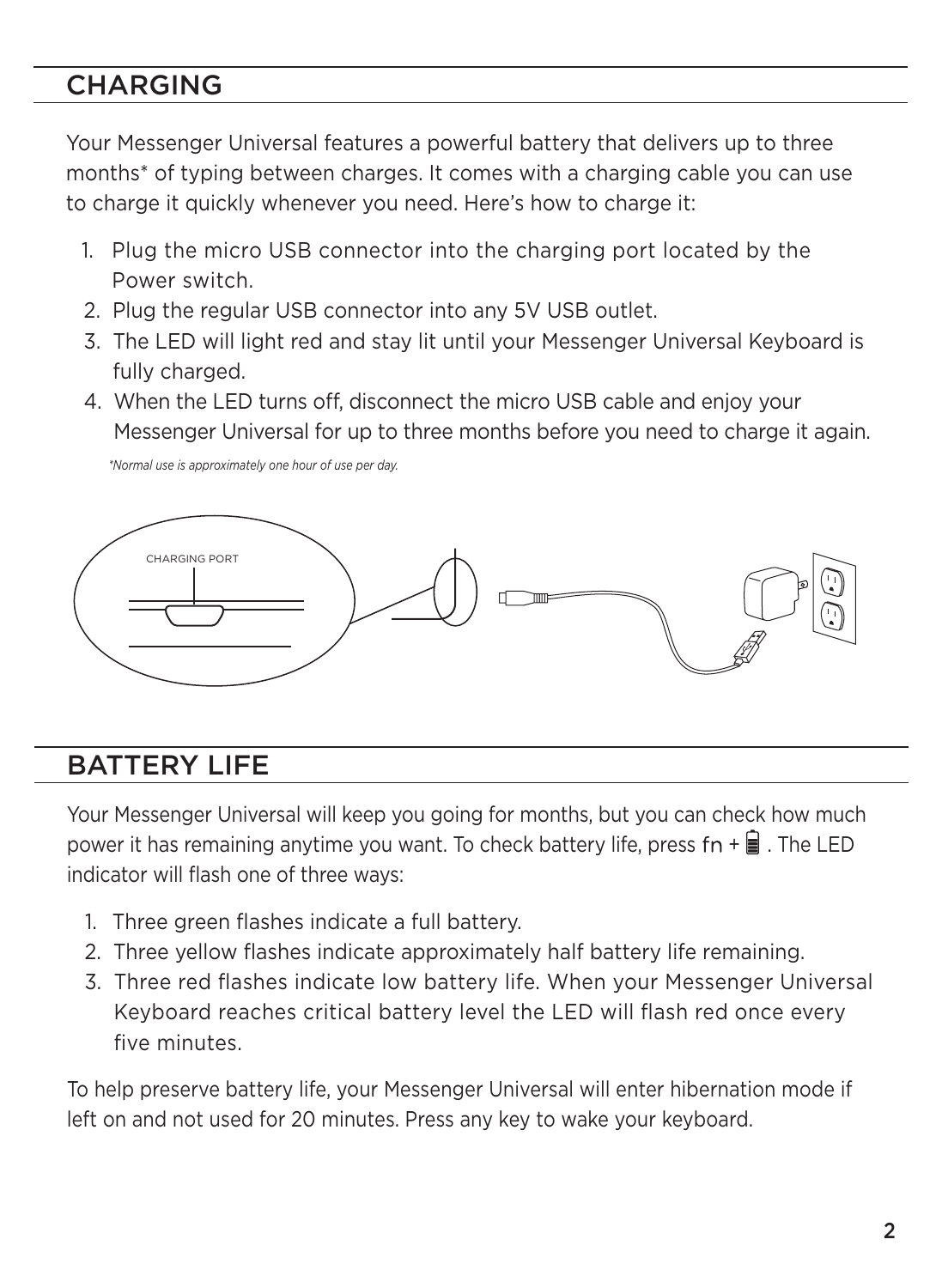#### SPECIAL FUNCTION KEYS

Your Messenger Universal features all of the special function keys you're used to that help you work and play. Here's how to use your favorite functions:

**Return –** Returns to your last open program/app – ONLY for use with Android devices. ∩ **Home –** Opens your device's home screen. Α. **Lock –** Activates and deactivates your tablet's sleep mode.  $\Omega$ **Search –** Opens your device's search function. **Track Back –** Tracks backward on your current playlist. Note: This key won't do 44 anything unless you have a playlist open. **EIL Play/Pause –** Plays and pauses your current playlist. ÞÞ. **Track Forward –** Tracks forward on your current playlist. Note: This key won't do anything unless you have a playlist open.  $\blacksquare$ **Mute –** Mutes your device's audio.  $\langle \langle \rangle \rangle$ **Volume Up –** Increases your device's volume output.  $\blacksquare$ **Volume Down –** Decreases your device's volume output. \* **Bluetooth –** Initiates Bluetooth pairing. **Delete -** Deletes text from right to left. delete start **Start –** Functions as the Windows key when you're using Windows devices. **Alt/Opt –** Functions as the Alt or Option key depending on the device you're using.

#### TROUBLESHOOTING

If your device does not respond to your Messenger Universal, there may be a simple explanation such as a dead battery or an unsuccessful pairing. Please use the following to help troubleshoot your situation. If none of the following solve your issue, then please contact Zagg Customer Service and one of our trained professionals will be happy to assist you.

 1. Reset your Messenger Universal Keyboard by connecting the included micro USB cable to its charging port and to your preferred 5V USB charging outlet. The LED will light green for one second and then begin flashing red. This indicates the reset process has happened. Your keyboard will then begin charging.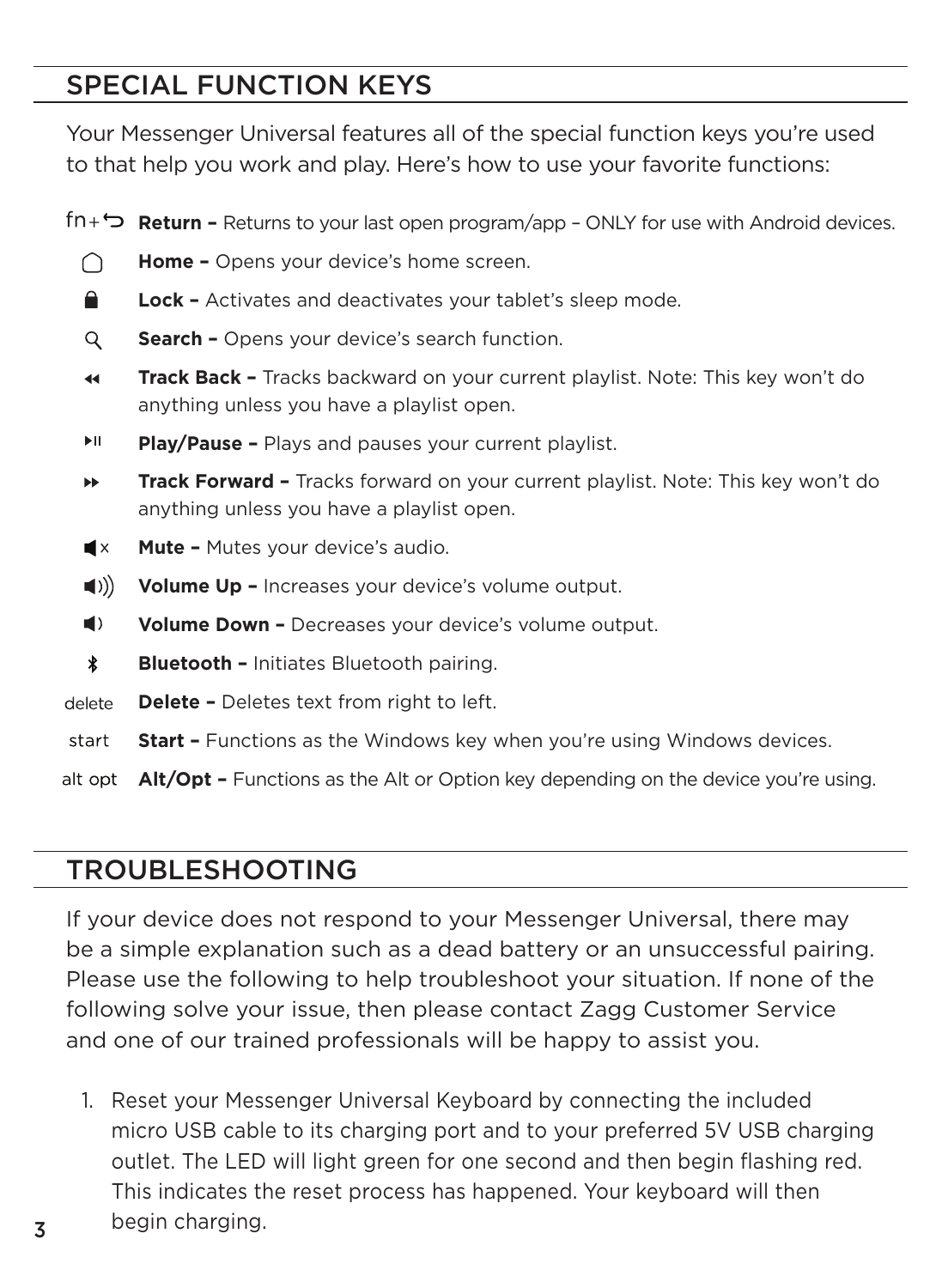- 2. Let your keyboard charge for one minute, or until it is fully charged if it was at a critical battery level.
- 3. Turn your keyboard on. If it is on and not functioning correctly, try turning it off and then back on.
- 4. If the LED does not light and your keyboard still doesn't operate correctly, contact Zagg Customer Service.
- 5. If your device gives you an error message during pairing, repeat the pairing process. If it still does not pair, reset the keyboard as described in step 1 of this troubleshooting section.

For more help, please see our FAQ section at: www.zagg.com/faq To reach a trained customer service representative, please use one of the following: ZAGG.com/support/contact.php | questions@zagg.com 1-800-700-ZAGG [9244] | 00-1-801-839-3906 for international customers

For unparalleled scratch protection for your device, we recommend Zagg's InvisibleShield®.

©2015 ZAGG Inc All Rights Reserved

Model Number: Messenger Universal-I-MC3WKK

PATENT PENDING | NASDAQ: ZAGG | MADE IN CHINA

Microsoft is a trademark of Microsoft Corporation in the U.S. and other countries.

Apple is a trademark of Apple Inc., registered in the U.S. and other countries.

Android is a trademark of Google Inc.

The Bluetooth® word mark and logos are registered trademarks owned by Bluetooth SIG, Inc. and any use of such marks by Zagg Inc is under license. Other trademarks and trade names are those of their respective owners.

Zagg, InvisibleShield, and Messenger Universal are trademarks of Zagg Inc.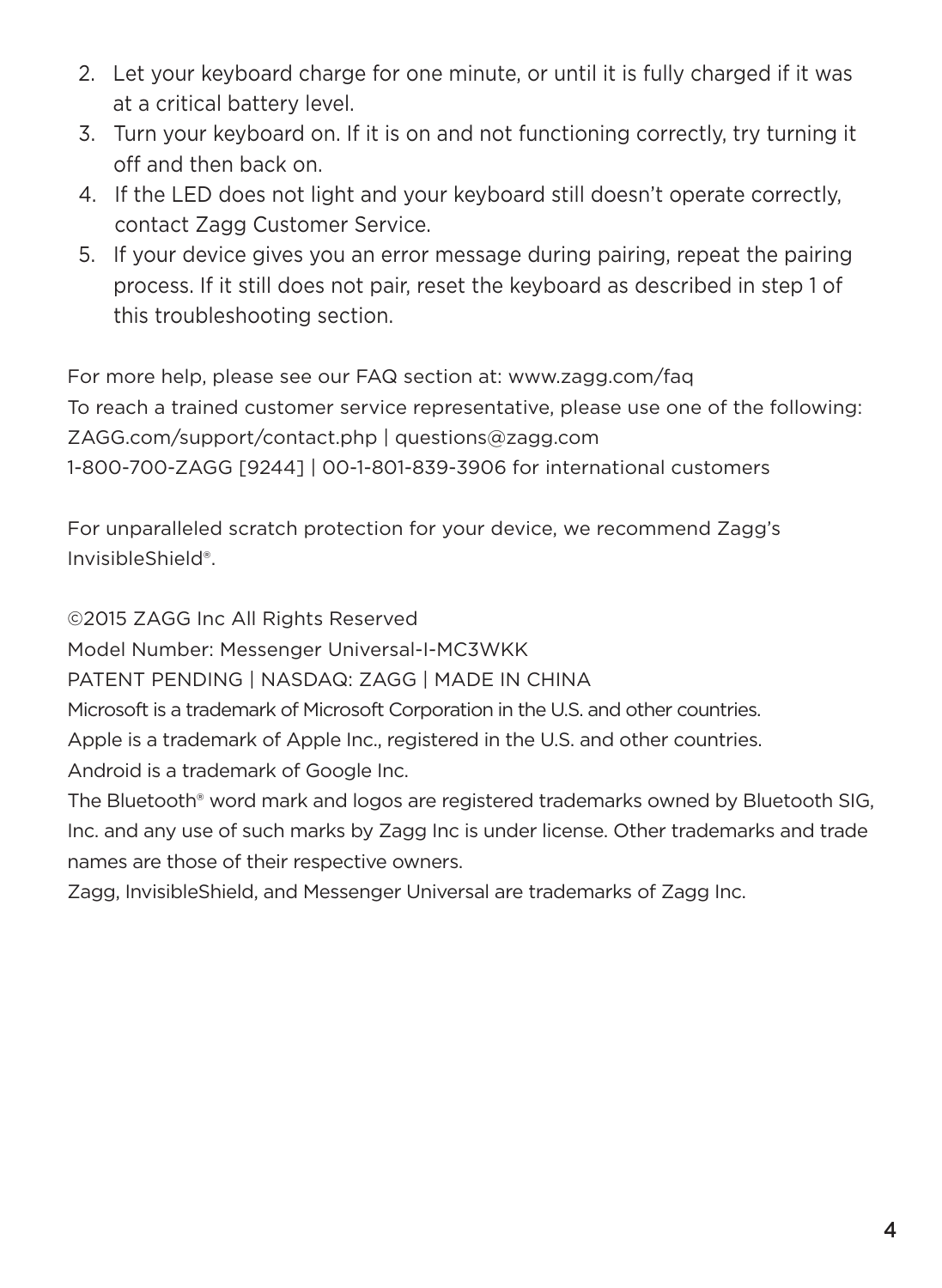#### **FCC STATEMENT**

This device complies with Part 15 of the FCC Rules. Operation is subject to the following two conditions: (1) This device may not cause harmful interference, and (2) this device must accept any interference received, including interference that may cause undesired operation.

This equipment has been tested and found to comply with the limits for a Class B digital device, pursuant to Part 15 of the FCC Rules. These limits are designed to provide reasonable protection against harmful interference in a residential installation. This equipment generates, uses and can radiate radio frequency energy and, if not installed and used in accordance with the instructions, may cause harmful interference to radio communications. However, there is no guarantee that interference will not occur in a particular installation. If this equipment does cause harmful interference to radio or television reception, which can be determined by turning the equipment off and on, the user is encouraged to try to correct the interference by one of the following measures:

- Reorient or relocate the receiving antenna.
- Increase the separation between the equipment and receiver.
- Connect the equipment into an outlet on a circuit different from that to which the receiver is connected.
- Consult the dealer or an experienced radio/TV technician for help.

#### **FCC CAUTION**

Any changes or modifications not expressly approved by the party responsible for compliance could void the user's authority to operate this equipment.

This transmitter must not be co-located or operating in conjunction with any other antenna or transmitter.

The product comply with the FCC portable RF exposure limit set forth for an uncontrolled environment and are safe for intended operation as described in this manual. The further RF exposure reduction can be achieved if the product can be kept as far as possible from the user body or set the device to lower output power if such function is available.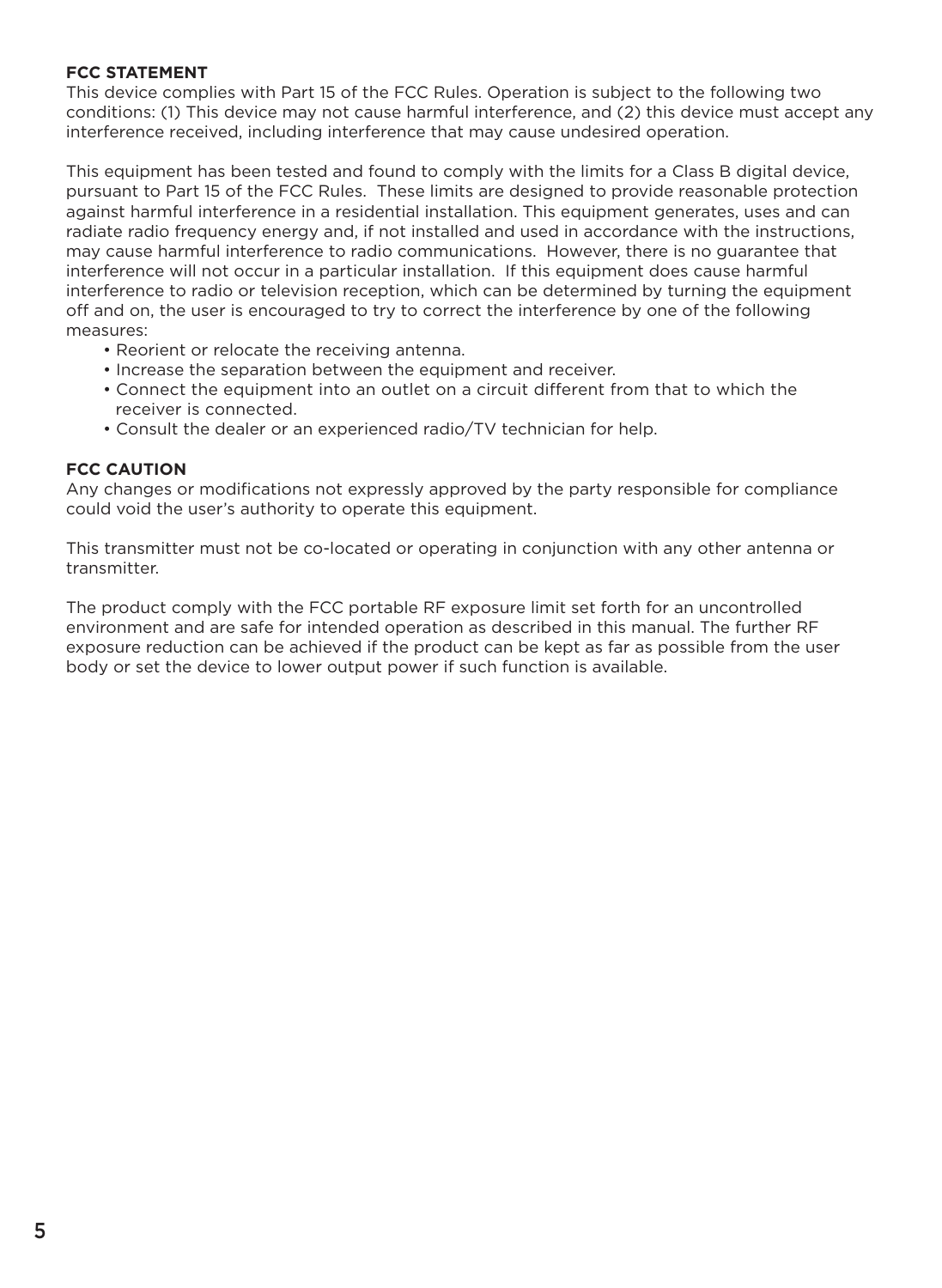## **AWARNING**

#### **Please read the precautions and operation information before using your keyboard or any accessories that accompany it. Retain this information for future use.**

- 1. Take frequent breaks when using your keyboard. If you experience any discomfort, pain, tingling, numbness, or burning in your neck, shoulders, arms, wrists, hands, or any other part of the body, stop using your keyboard and consult a physician.
- 2. Use only micro USB chargers in connection with your keyboard.
- 3. Do not attempt to service your keyboard.
- 4. Do not disassemble or attempt to disassemble your keyboard.
- 5. Do not crush or puncture the keyboard.
- 6. Do not immerse your keyboard in water.
- 7. Do not put your keyboard in contact with water or other liquids as they could cause a short circuit, fire, or electric shock that could result in injury, death, or property damage.
- 8. Do not use liquid or aerosol cleaners or solvents on or near your keyboard. Clean only with a soft, dry cloth. Disconnect any cords before cleaning the keyboard.
- 9. Do not use your keyboard while operating a motorized vehicle, including automobile, boat, or airplane. Doing so could put you and others at risk of serious injury, death, or property damage.
- 10. Do not use or place your keyboard near any heat sources including, but not limited to, radiators, heat registers, stoves, other appliances, campfires, or barbeque grills.
- 11. To reduce the risk of fire or electric shock, wire or connect your keyboard to products only in the manner instructed in the documentation included herewith. Do not attempt to modify or adjust any ports. Any improper connections or adjustments may cause damage.
- 12. When you are ready to discard your keyboard, recycle your keyboard in a manner consistent with electronic recycling requirements or recommendations in your geographic area.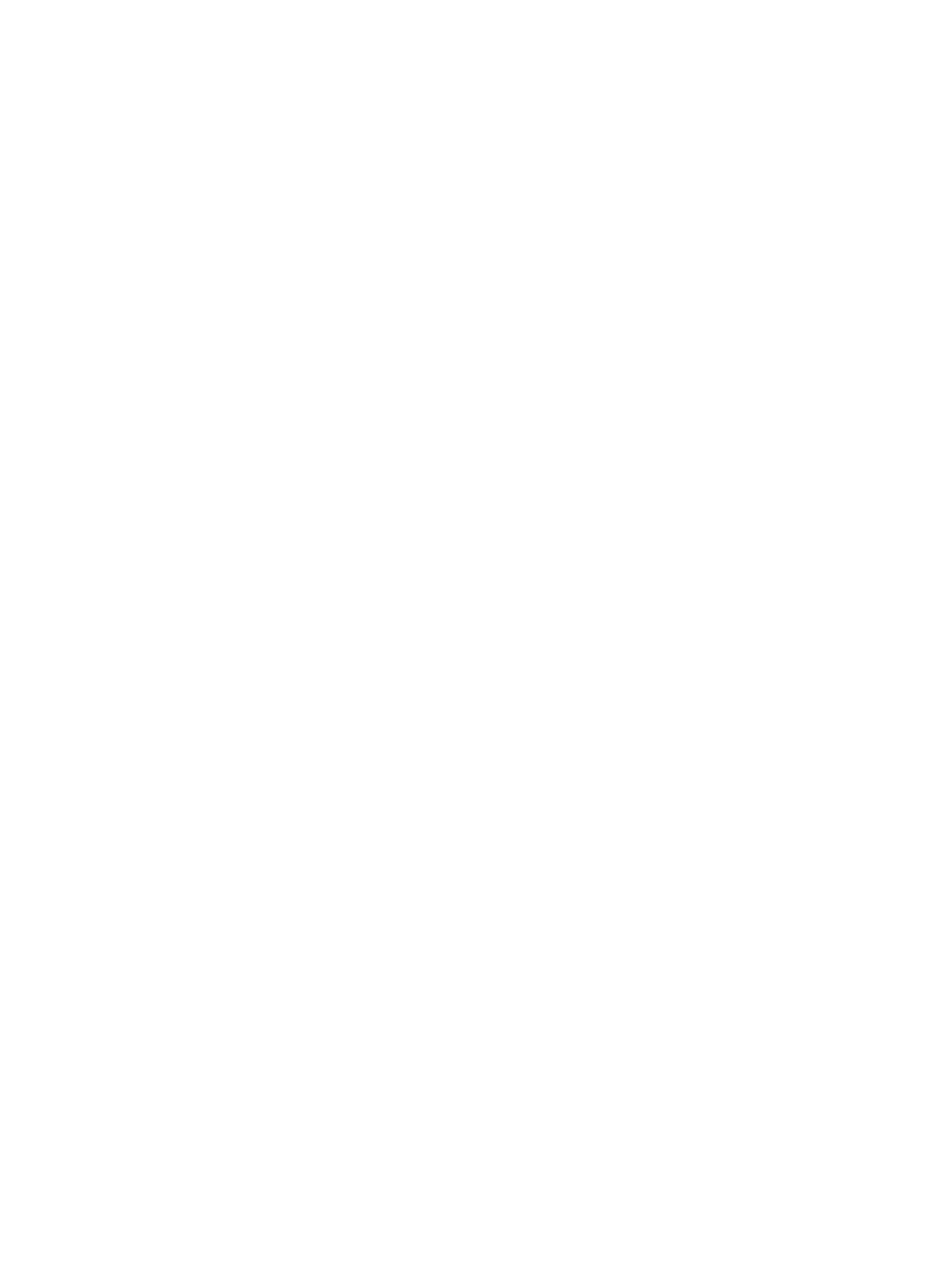ZAGG

# Instructions du Clavier Messenger Universal™

## **AMISE EN GARDE**

**Veuillez consultez les importantes informations sur la santé et la sécurité à la page 6 avant d'utiliser ce produit.**

#### \*ENREGISTREMENT DE LA GARANTIE

Votre ZAGG® Messenger Universal est livré avec une garantie du fabricant d'un an. Pour activer la garantie, vous devez enregistrer votre Messenger Universal ainsi que garder votre facture d'achat. Si vous avez acheté votre Messenger Universal chez Zagg.com, Zagg l'a déjà enregistré et dispose d'une copie de votre preuve d'achat.

Besoin d'aide? Veuillez visiter notre section FAQ à : www.zagg.com/faq.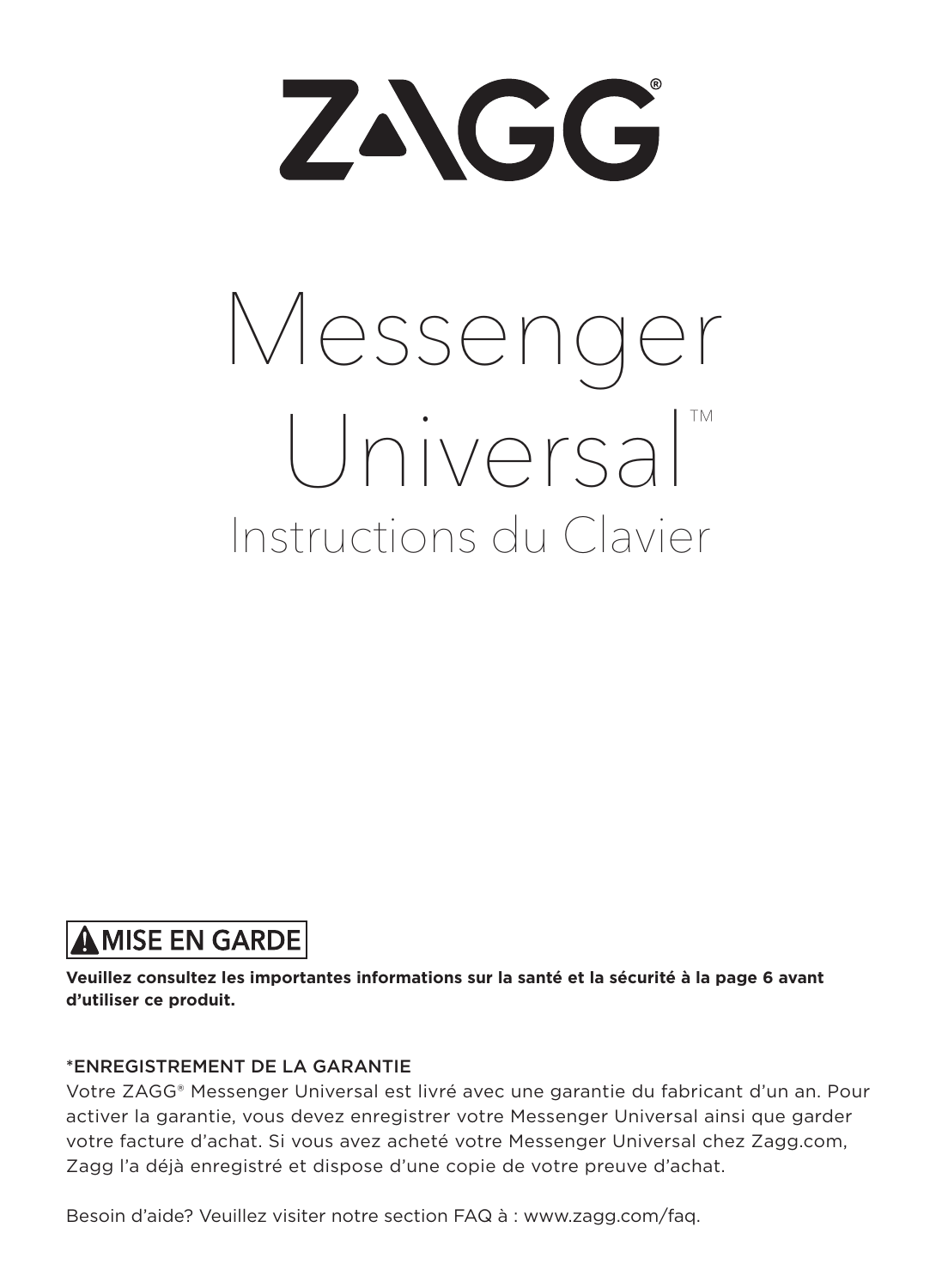### INTRODUCTION

Félicitations, vous possédez le clavier le plus polyvalent et le plus confortable qui soit disponible. Comme vous allez voir, le Messenger Universal est facile à utiliser et vous permet de tirer le maximum de votre tablette, de votre téléphone, ou de votre ordinateur de bureau. Maintenant, vous pouvez profiter de la célèbre expérience de frappe du Zagg n'importe où, sur n'importe quel périphérique.

#### JUMELAGE DES APPAREILS

Votre Messenger Universal peut être jumelé avec pratiquement tous les dispositifs Apple®, Android®, ou Windows® — incluant votre ordinateur de bureau. Voici comment le jumeler avec n'importe quel dispositif souhaitez :

- 1. Soulevez le couvercle du clavier et pliez-le soir vers l'avant le long de ses lignes plissées en direction de votre clavier, soit vers l'arrière vers le dessous de votre clavier. Le fait de le plier vers l'avant crée un support pratique pour tenir votre smartphone ou tablette pendant que vous travaillez et jouez. Le fait de replierle clavier permet une sensation plus ergonomique pendant que vous tapez. Quelle que soit la manière qui vous convient le mieux, lorsque vous pliez le couvercle en place, vous sentirez les aimants cachés à l'intérieur se connecter.
- 2. Allumez votre clavier Messenger Universal en déplaçant l'interrupteur d'alimentation en position On. Une LED verte s'allume, indiquant qu'il est allumé.
- 3. Accédez aux paramètres Bluetooth® sur votre dispositif et assurez-vous que votre connexion Bluetooth soit activée.
- 4. Appuyez sur la touche Bluetooth de votre Messenger Universal. La LED clignotera en bleue indiquant que votre clavier cherche à se jumeler avec votre appareil.
- 5. Programmez votre clavier en fonction du type de dispositif que vous jumelez. Pour les dispositifs Windows, appuyez sur fn + W. Pour les dispositifs Apple® press fn + I. Pour les dispositifs Android ™ appuyez fn + A.
- 6. Sélectionnez « ZAGG Keyboard » de la liste des dispositifs Bluetooth disponibles.
- 7. Suivez toutes les autres exigences de jumelage selon sur votre appareil.





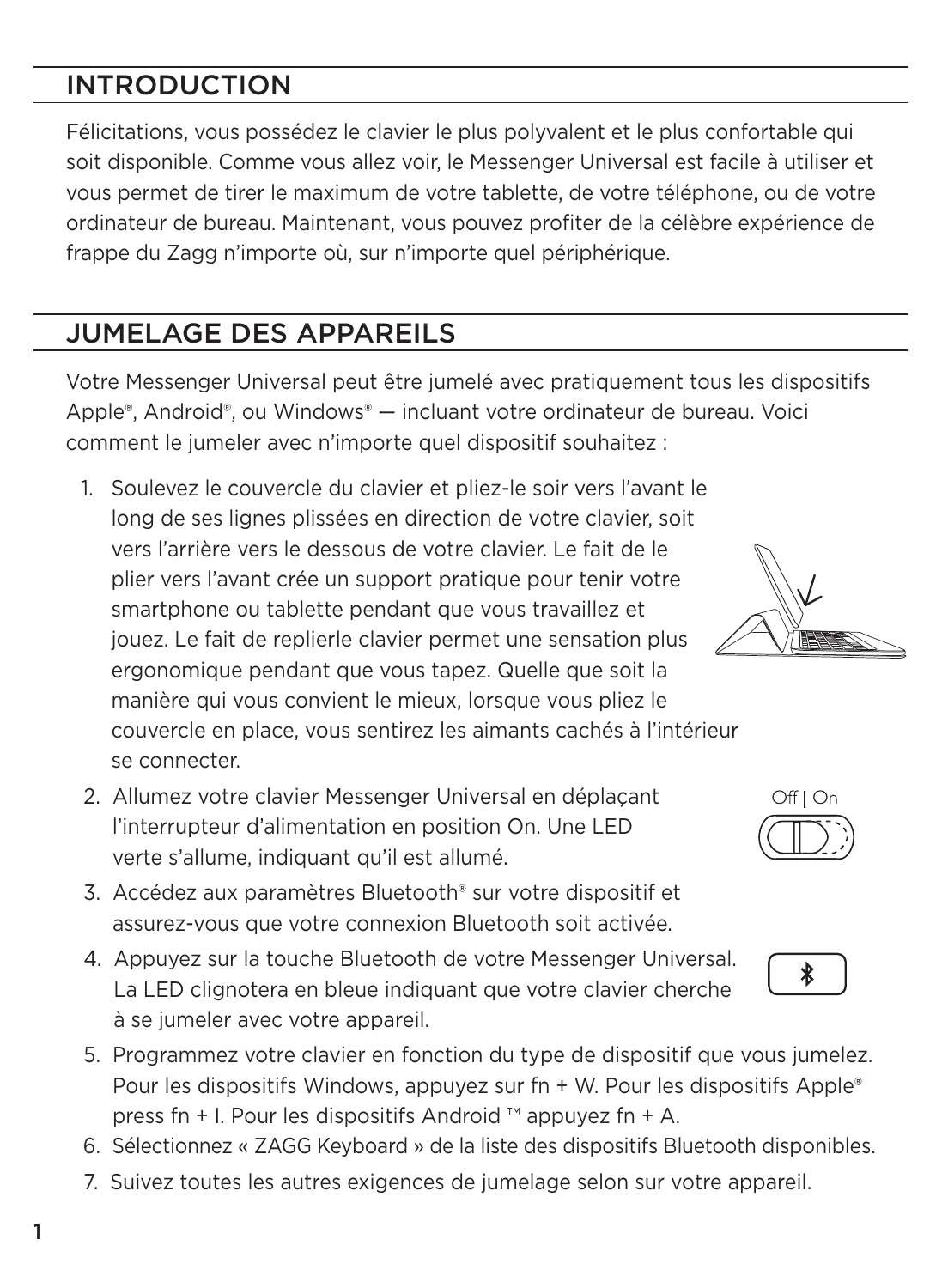#### **CHARGEMENT**

Votre Messenger Universal dispose d'une puissante pile qui offre jusqu'à trois mois\* de frappe entre les chargements. Il vient avec un câble de chargement que vous pouvez utiliser pour le charger rapidement lorsque vous avez besoin. Voici comment le charger :

- 1. Branchez le connecteur du micro USB dans le port de chargement situé près de l'interrupteur d'alimentation.
- 2. Branchez le connecteur USB régulier dans n'importe quelle prise USB 5V.
- 3. La LED s'allumera en rouge et restera allumée jusqu'à ce que votre clavier Messenger Universal soit complètement chargé.
- 4. Lorsque la LED s'éteint, débranchez le câble du micro USB et profitez de votre Messenger Universal pour un maximum de trois mois avant de devoir le charger de nouveau.

 *\* L'utilisation normale est d'environ une heure d'utilisation par jour.*



## DURÉE DE VIE DE LA PILE

Votre Messenger Universal continuera de vous alimentez pendant des mois, mais vous pouvez vérifier combien il lui reste de la pile quand vous le voulez. Pour vérifier la durée de vie de la pile, appuyez sur  $fn + \exists$ . L'indicateur LED clignotera de l'une des trois façons :

- 1. Trois clignotements verts indiquent une pile pleine.
- 2. Trois clignotements jaunes indiquent qu'il reste environ la moitié de la durée vie de la pile.
- 3. Trois clignotements rouges indiquent que la durée vie de batterie est faible. Lorsque votre clavier Messenger Universal atteint le niveau critique de la pile, le voyant clignote en rouge une fois toutes les cinq minutes.

Pour aider à préserver la durée vie de la pile, votre Messenger Universal passera en mode veille si vous le laissez allumer et qu'il n'est pas utilisé pendant vingt minutes. Appuyez sur une touche pour réveiller votre clavier.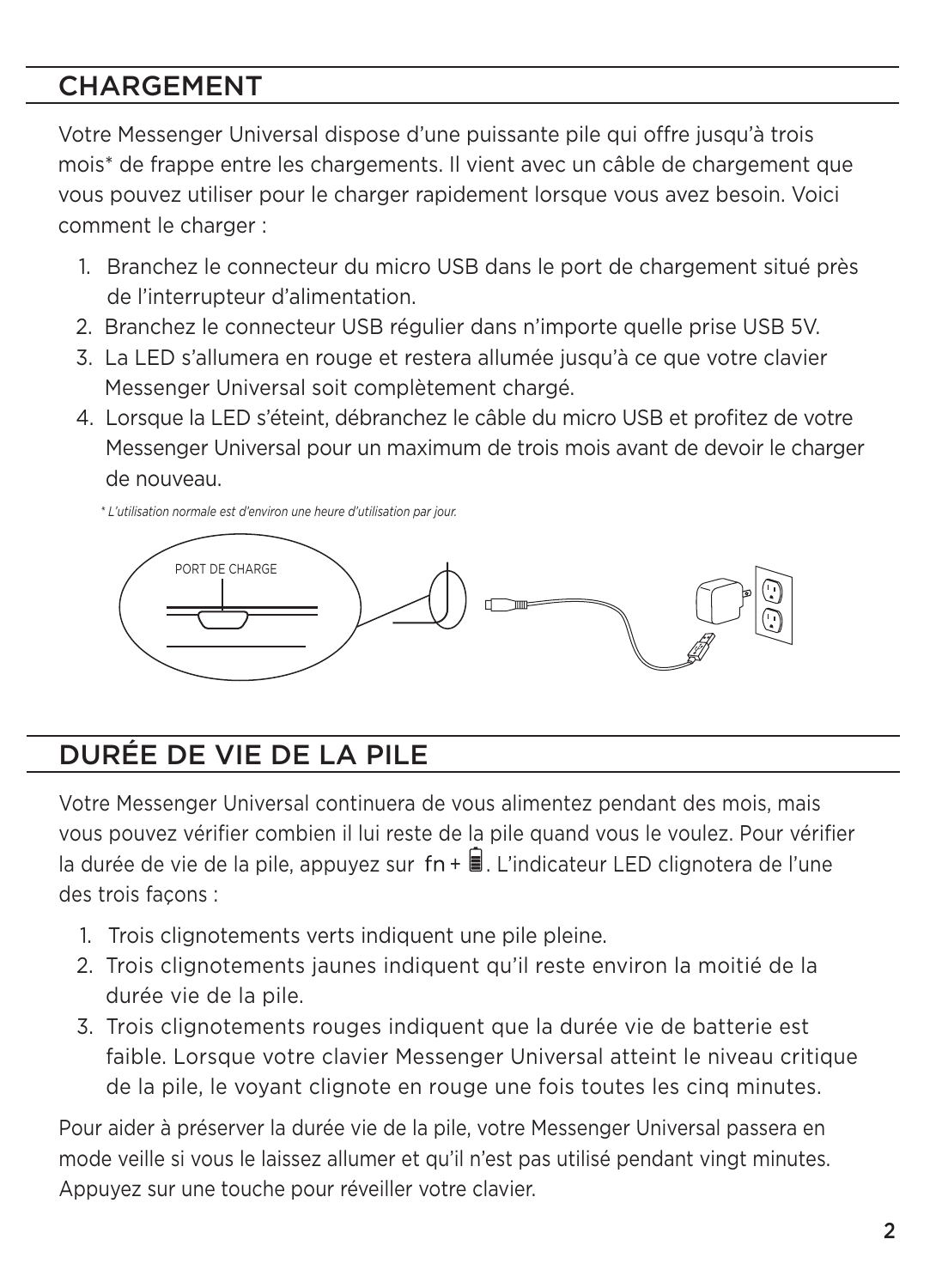## TOUCHES DE FONCTION SPÉCIALES

Votre Messenger Universal dispose de toutes les touches de fonctions spéciales dont vous avez l'habitude et qui vous aident à travailler et jouer. Voici comment utiliser vos fonctions préférées :

- **Retour –** Retour à votre dernier(e) programme / application ouvert(e) à être utiliser SEULEMENT avec les dispositifs Android.
	- **Accueil –** Ouvre l'écran d'accueil de votre dispositif. ∩
	- ≏ **Verrouiller –** Active et désactive le mode veille de votre dispositif.
	- Q **Recherche –** Ouvre la fonction de recherche de votre dispositif.
	- $\blacktriangleleft$ **Piste précédente –** Pistes précédentes sur votre liste de lecture actuelle. Remarque : Cette clé ne fera rien, sauf si vous avez une liste de lecture ouverte.
	- ыI. **Lecture / pause –** Joue et pause votre liste de lecture actuelle.
	- **Lecture avant –** Pistes suivantes sur votre liste de lecture actuelle. Remarque : ъ¥. Cette clé ne fera rien, sauf si vous avez une liste de lecture ouverte.
	- $\blacksquare$ **Muet –** Coupe le son de votre dispositif.
	- $\langle$ ( $\langle$ ) **Volume plus haut –** Augmente le volume de sortie de votre dispositif.
	- $\blacksquare$ **Volume plus bas –** Diminue le volume de sortie de votre dispositif.
	- **Bluetooth –** Lance le jumelage Bluetooth. \*
- **Supprimer –** Supprime le texte de droite à gauche.
- **Démarrer –** Fonctionne comme la touche Windows lorsque vous utilisez les start dispositifs Windows.
- **Alt / Opt –** Fonctionne comme la touche Alt ou Option selon le dispositif que vous utilisez.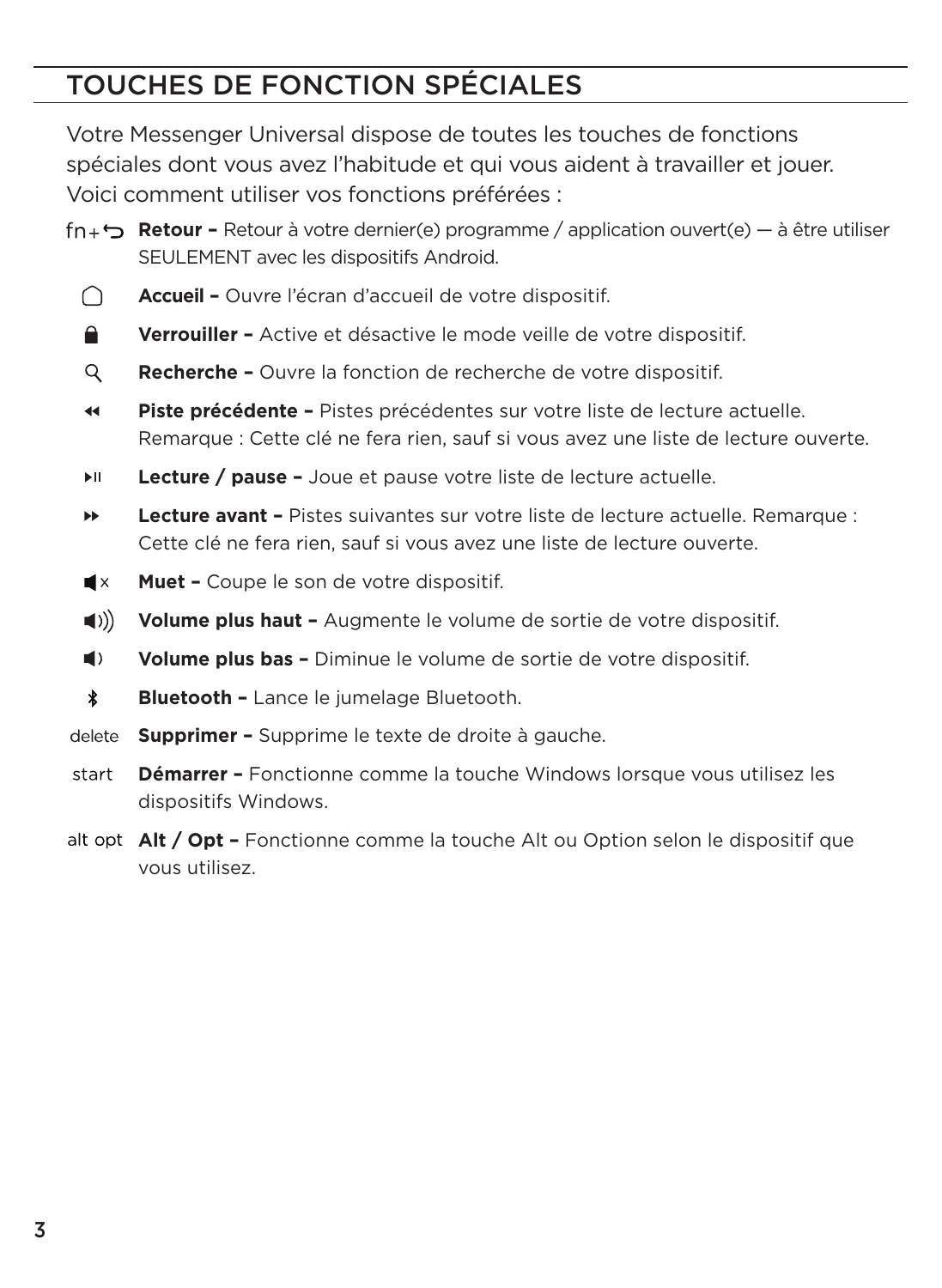### DÉPANNAGE

Si votre appareil ne répond pas à votre Messenger Universal il peut y avoir une explication simple comme une pile morte ou un échec de jumelage. Veuillez utilisez ce qui suit pour aider à résoudre votre situation. Si aucune des solutions suivantes n'à résolu votre problème, alors veuillez contacter le Service à la clientèle Zagg et l'un de nos professionnels qualifiés sera heureux de vous aider.

- 1. Réinitialiser votre clavier Messenger Universal en connectant le câble du micro USB fourni à son port de chargement et à votre prise de chargement USB 5V préféré. La LED s'allumera en vert pendant une seconde et ensuite commencera à clignoter en rouge. Ceci indique que le processus de réinitialisation s'est bien fait. Votre clavier commencera alors à se charger.
- 2. Laissez charger votre clavier pendant une minute, ou jusqu'à ce qu'il soit complètement chargé s'il était à un niveau critique de la pile.
- 3. Allumez votre clavier. S'il est allumé et ne fonctionne pas correctement essayez de l'éteindre, puis de le rallumer.
- 4. Si la LED ne s'allume pas et que votre clavier ne fonctionne toujours pas correctement, contactez le Service à la clientèle de Zagg.
- 5. Si votre dispositif vous donne un message d'erreur lors de l'appariement, répétez le processus de jumelage. S'il ne se jumele toujours pas, réinitialiser le clavier comme décrit dans l'étape 1 de cette section de dépannage.

Pour plus d'aide veuillez consulter notre section FAQ à : www.zagg.com/faq Pour joindre un représentant du service à la clientèle qualifié, veuillez utiliser une des méthodes suivantes :

ZAGG.com/support/contact.php | questions@zagg.com

1-800-700-ZAGG [9244] | 00-1-801-839-3906 pour les clients internationaux

Pour une protection inégalée contre les rayures pour votre dispositif, nous recommandons l'InvisibleShield® de Zagg.

© 2015 ZAGG Inc Tous droits réservés

Numéro de modèle : Messenger Universal-I-MC3WKK

EN ATTENTE DE BREVET | NASDAQ : ZAGG | FAIT EN CHINE

Microsoft est une marque déposée de Microsoft Corporation aux États-Unis et d'autres pays. Apple est une marque déposée d'Apple Inc., déposée aux États-Unis et d'autres pays.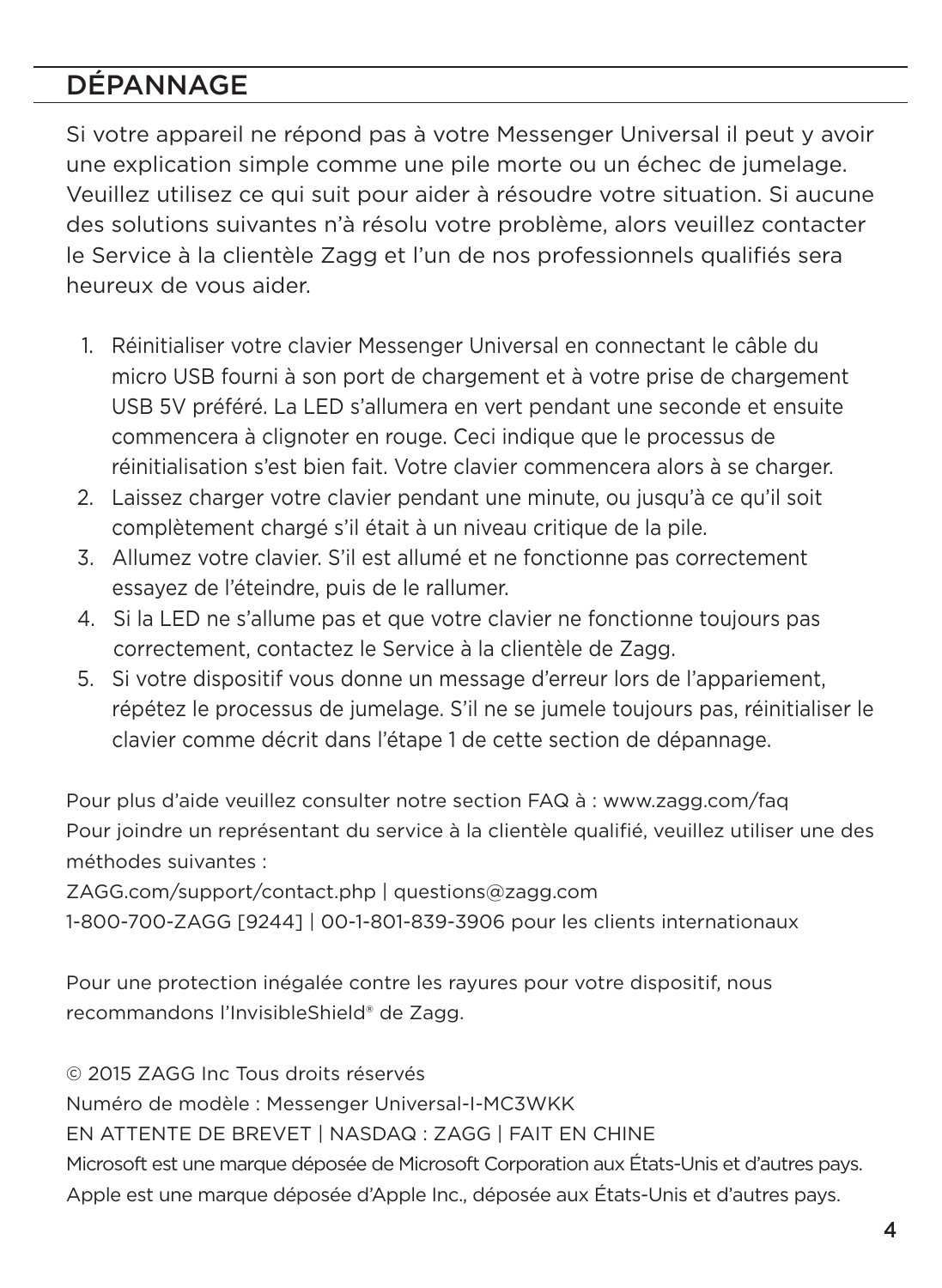Android est une marque déposée de Google Inc.

Le mot-symbole Bluetooth® et les logos sont des marques déposées appartenant à Bluetooth SIG, Inc. et toute utilisation de ces marques par Zagg Inc est sous licence. Les autres marques et noms commerciaux sont ceux de leurs propriétaires respectifs. Zagg, InvisibleShield, et Messenger Universal sont des marques déposées de Zagg IP Holding Co., Inc.

#### **DÉCLARATION DU FCC**

Cet appareil est conforme à la partie 15 des règles de la FCC. Son fonctionnement est soumis aux deux conditions suivantes : (1) Cet appareil ne peut pas causer des interférences nuisibles, et (2) cet appareil doit accepter toute interférence reçue, y compris les interférences qui peuvent provoquer un fonctionnement indésirable.

Cet équipement a été testé et trouvé conforme aux limites pour un appareil numérique de classe B, conformément à la partie 15 des règles de la FCC. Ces limites sont conçues pour fournir une protection raisonnable contre les interférences nuisibles dans une installation résidentielle. Cet équipement génère, utilise et peut émettre une énergie de radiofréquence et, s'il n'est pas installé et utilisé conformément aux instructions, peut causer des interférences nuisibles aux communications radio. Cependant, il n'existe aucune garantie que des interférences ne se produiront pas dans une installation particulière. Si cet équipement provoque des interférences nuisibles à la réception radio ou télévision, ce qui peut être déterminé en mettant l'équipement sous tension et hors tension, l'utilisateur est encouragé à essayer de corriger l'interférence par une ou plusieurs des mesures suivantes :

- Réorienter ou déplacer l'antenne de réception.
- Augmenter la distance entre l'équipement et le récepteur.
- Connecter l'équipement à une sortie sur un circuit différent de celui sur lequel le récepteur est branché.
- Consulter le revendeur ou un technicien radio/TV expérimenté pour de l'aide supplémentaire.

#### **FCC MISE EN GARDE**

Les changements ou modifications non expressément approuvés par la partie responsable de la conformité pourraient annuler l'autorité de l'utilisateur à utiliser l'équipement.

Cet émetteur ne doit pas être co-localisées ou opérant en conjonction avec tout autre antenne ou émetteur.

Le produit conforme à la limite d'exposition RF portable FCC établies pour un environnement non contrôlé et sont sans danger pour le fonctionnement prévu, comme décrit dans ce manuel. La poursuite de la réduction de l'exposition RF peut être obtenu si le produit peut être maintenu autant que possible à partir du corps de l'utilisateur ou que l'appareil pour abaisser la puissance de sortie si cette fonction est disponible.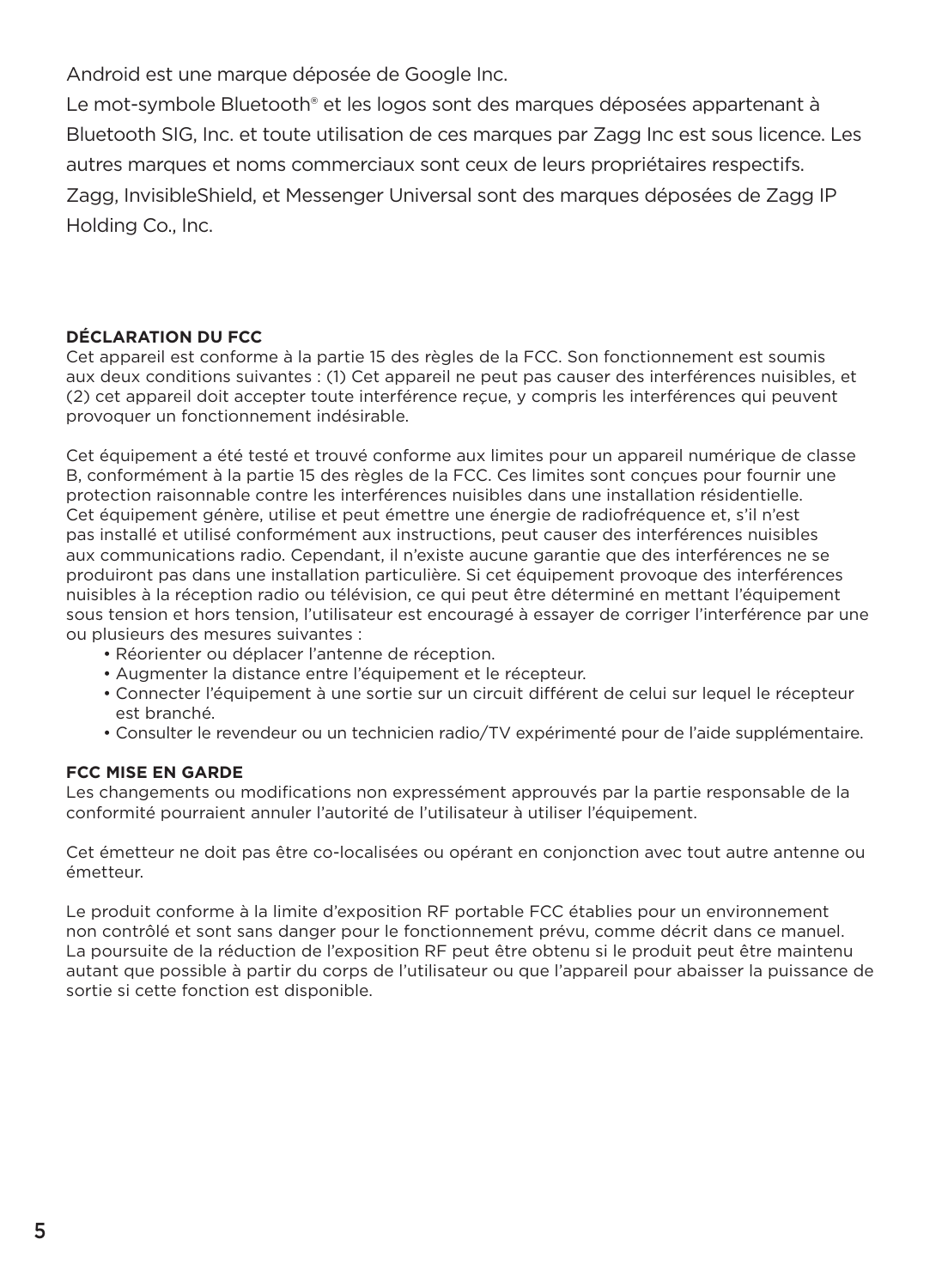## **AMISE EN GARDE**

**Veuillez lire les précautions et les informations concernant le fonctionnement avant d'utiliser votre clavier ou tout autre accessoire qui l'accompagne. Conservez ces informations pour une utilisation ultérieure.**

- 1. Faites régulièrement des pauses lorsque vous utilisez votre clavier. Si vous ressentez des gênes, des douleurs, des picotements, des engourdissements, ou des brûlures au niveau du cou, des épaules, des bras, des poignées, des mains, ou de toute autre partie du corps, arrêtez d'utiliser votre clavier et consultez un médecin.
- 2. Utilisez uniquement des chargeurs micro USB avec votre clavier.
- 3. N'essayez pas de réparer votre clavier.
- 4. Ne démontez pas ou n'essayez pas de démonter votre clavier.
- 5. N'écrasez pas ou ne perforez pas le clavier.
- 6. N'immergez pas votre clavier dans l'eau.
- 7. Évitez de verser de l'eau ou d'autres liquides sur votre clavier ce qui pourrait causer un court-circuit, un incendie, ou une décharge électrique et entraîner une blessure grave, la mort, ou des dommages matériels.
- 8. N'utilisez pas de nettoyants ou de solvants liquides ou sous forme d'aérosols sur ou à proximité de votre clavier. Nettoyez seulement à l'aide d'un chiffon doux humide. Débranchez le câble avant de nettoyer le clavier.
- 9. N'utilisez pas votre clavier lors de la conduite d'un véhicule motorisé notamment une voiture, un bateau, ou u avion au risque de mettre en péril votre vie et celle d'autres personnes et d'entraîner des blessures graves, la mort, ou des dommages matériels.
- 10. N'utilisez pas ou ne placez pas votre clavier à proximité de sources de chaleur notamment, mais pas seulement, de radiateurs, de bouches de chaleur, de poêles, d'autres appareils, de feux de camp, ou de barbecues.
- 11. Afin de réduire le risque d'incendie ou de décharge électrique, raccordez ou branchez votre clavier sur les produits de la manière indiquée dans la documentation fournie uniquement. Ne tentez pas de modifier ou de régler les ports. Toutes connexions ou réglages incorrects peuvent causer des dommages.
- 12. Lorsque vous souhaitez jeter votre clavier, recyclez-le en fonction des normes ou des recommandations de recyclage de produits électroniques en vigueur dans votre région.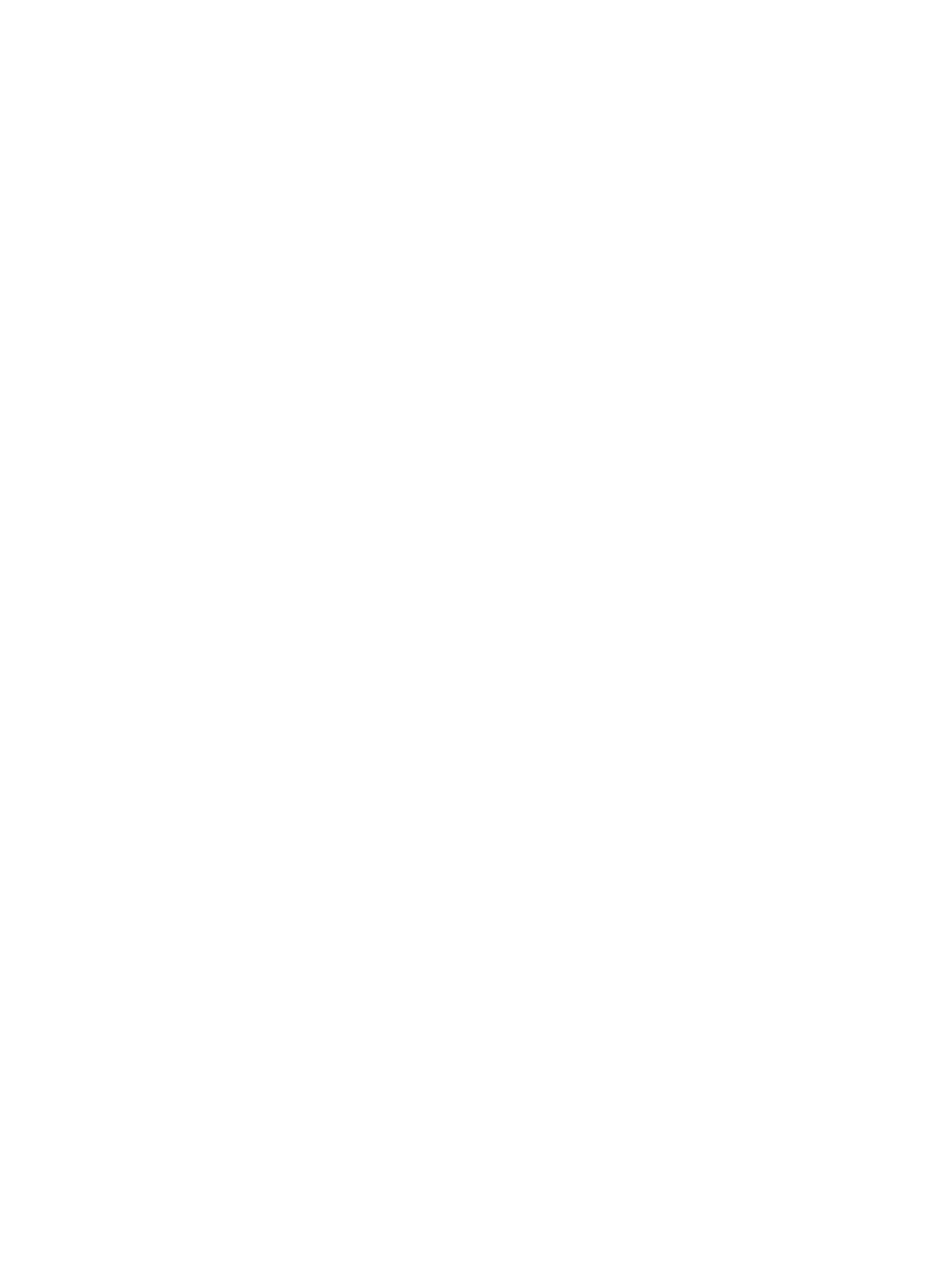ZAGG

# Instrucciones del Teclado Messenger Universal™

## **A ADVERTENCIA**

**Consulta la información importante sobre Seguridad y Salud de la página 6 antes de usar este producto.**

#### REGISTRO DE GARANTÍA

El ZAGG Messenger Universal™ viene con un año de garantía de fábrica. Para activar la garantía, debes registrar el Messenger Universal así como conservar el comprobante de compra. Si compraste el Messenger Universal desde Zagg.com, Zagg ya lo ha registrado y tiene copia de tu comprobante de compra.

Si necesitas ayuda, por favor visita nuestra sección de preguntas frecuentes en: www.zagg.com/faq.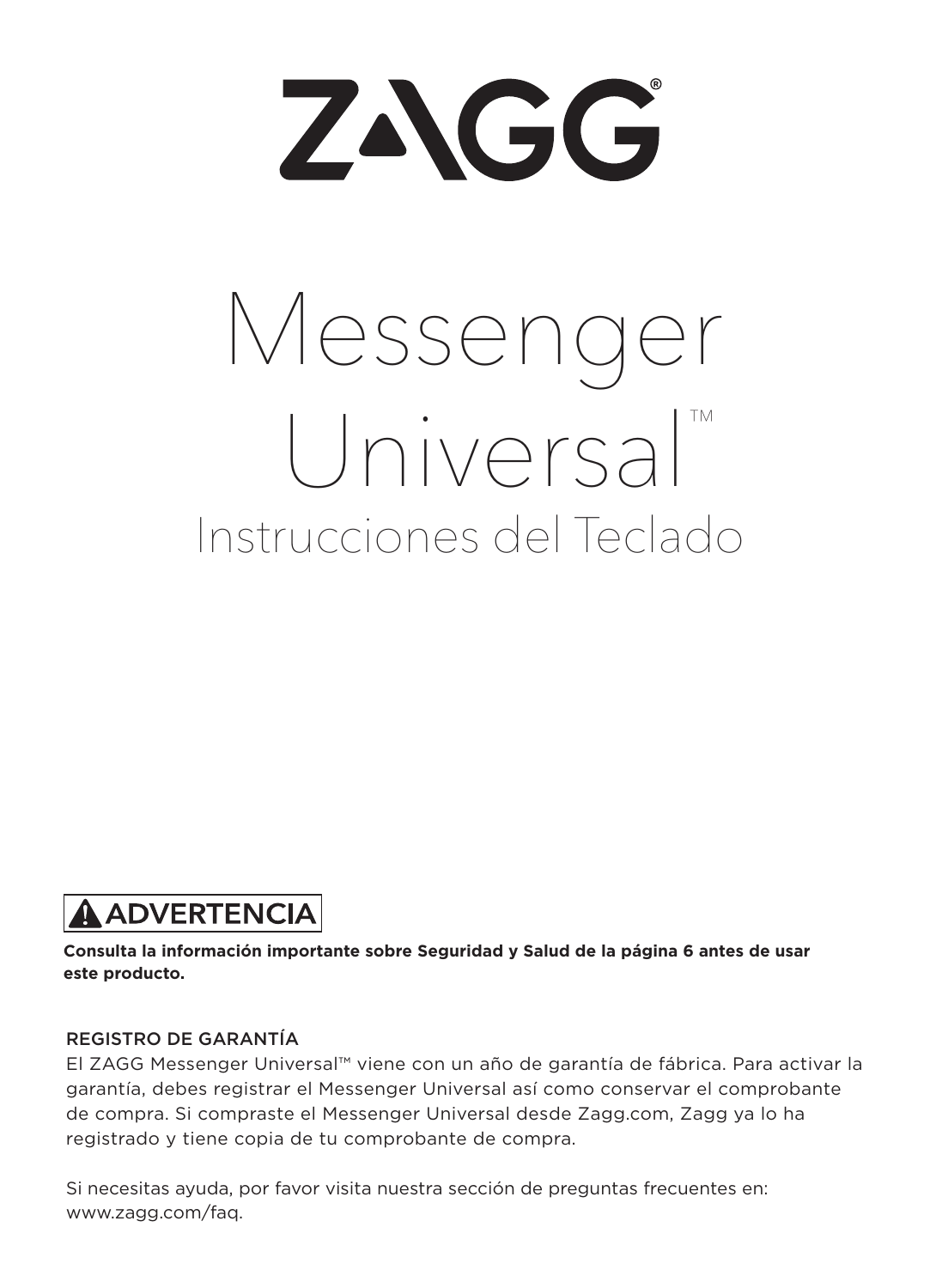## INTRODUCCIÓN

Enhorabuena por la compra del teclado más versátil y más cómodo que existe. Como estás a punto de ver, el Messenger Universal es fácil de usar y te ayuda a sacar el máximo partido a tu tablet, teléfono u ordenador personal. Ahora puedes disfrutar de la famosa experiencia de escritura de Zagg en cualquier lugar y en cualquier dispositivo.

## CONEXIÓN DE TUS DISPOSITIVOS

Tu Messenger Universal puede conectarse virtualmente con cualquier dispositivo Apple®, Android® o Windows®, incluido tu ordenador personal. A continuación te mostramos cómo conectarlo con el dispositivo que quieras:

- 1. Levanta la funda del teclado y dóblala hacia adelante por sus pliegues hacia el teclado o hacia atrás en dirección a la parte de abajo del teclado. Al plegarla hacia adelante tendrás un cómodo soporte para apoyar el smartphone o la tablet mientras trabajas o juegas. Si la pliegas hacia atrás el teclado estará en una posición más ergonómica mientras escribes. Independientemente de cómo la coloques, cuando pliegues la funda en su sitio notarás cómo se conectan los imanes que hay ocultos dentro de ella.
- 2. Enciende el Teclado Messenger Universal deslizando el botón de encendido a la posición de On. Un LED verde se encenderá para indicar que está encendido.
- 3. Accede a los ajustes de Bluetooth® de tu dispositivo y asegúrate que la conexión Bluetooth está activada.
- 4. Pulsa la tecla de Bluetooth del Messenger Universal. El LED parpadeará en color azul indicando que el teclado está buscando la conexión con tu dispositivo.
- 5. Programa tu teclado en base al tipo de dispositivo que quieres conectar. Para dispositivos Windows, pulsa fn + W. Para dispositivos Apple, pulsa fn + I. Para dispositivos Android, pulsa fn + A.
- 6. Selecciona "ZAGG Keyboard" de la lista de dispositivos Bluetooth disponibles en tu dispositivo.
- 7. Sigue cualquier otro requisito de conexión dependiendo de tu dispositivo.





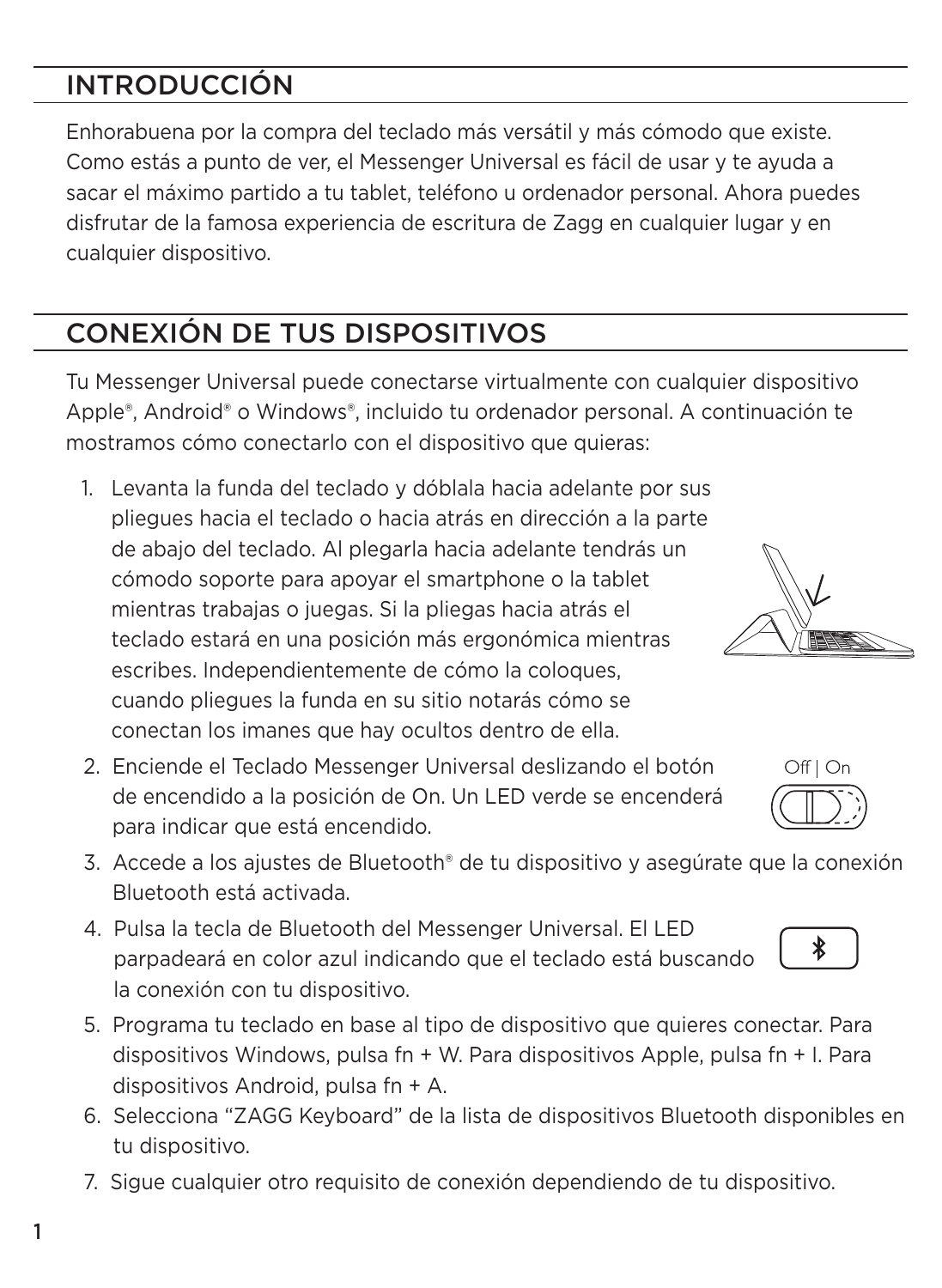#### CARGA

El Messenger Universal trae una potente batería que te permite escribir hasta tres meses\* entre una carga y la siguiente. Viene con un cable de carga que puedes usar para cargarlo rápidamente cuando lo necesites. A continuación te mostramos cómo cargarlo:

- 1. Conecta el cable micro USB al puerto de carga situado al lado del botón de encendido.
- 2. Conecta el USB normal a cualquier toma USB de 5V.
- 3. El LED se encenderá en color rojo y permanecerá encendido hasta que el Teclado Messenger Universal esté completamente cargado.
- 4. Cuando el LED se apague, desconecta el cable micro USB y disfruta del Messenger Universal hasta tres meses antes de tener que cargarlo otra vez.

 *\*El uso normal es de aproximadamente una hora al día.*



### DURACIÓN DE LA BATERÍA

La batería del Messenger Universal durará meses pero puedes comprobar cuánta batería queda en cualquier momento. Para saber cuánta batería queda, pulsa fn +  $\blacksquare$  . El indicador LED parpadeará de una de las tres maneras siguientes:

- 1. Tres luces intermitentes verdes indican batería completa.
- 2. Tres luces intermitentes amarillas indican que queda aproximadamente la mitad de la batería.
- 3. Tres luces intermitentes rojas indican batería baja. Cuando el Messenger Universal alcance un nivel crítico de batería, el LED parpadeará en rojo una vez cada cinco minutos.

Para ayudar a ahorrar batería, el Messenger Universal se pondrá en modo hibernación si queda encendido y no se usa durante veinte minutos. Pulsa cualquier tecla para activarlo de nuevo.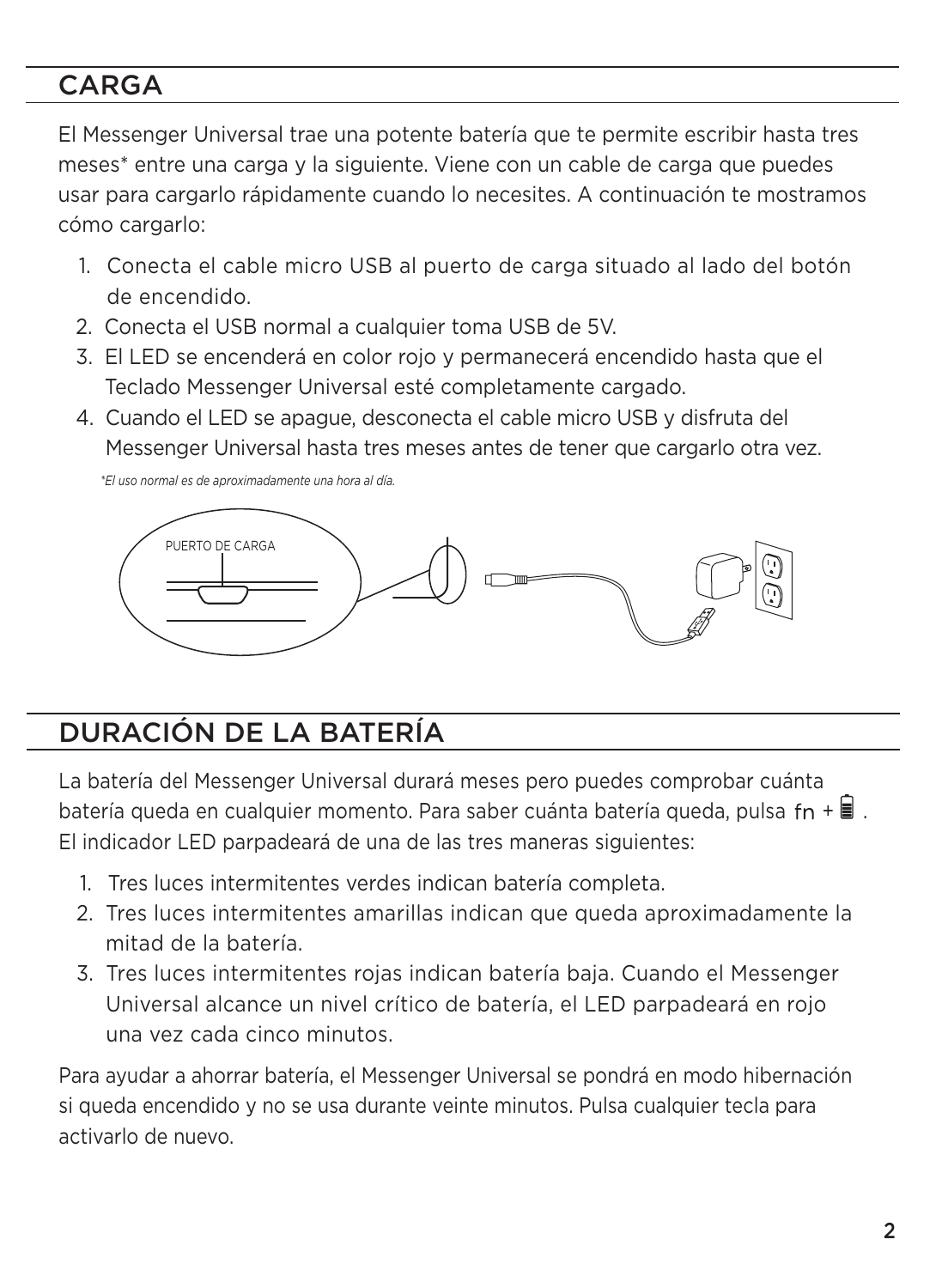#### TECLAS DE FUNCIONES ESPECIALES

El Messenger Universal tiene todas las teclas de funciones especiales a las que estás acostumbrado para ayudarte a trabajar y a jugar. A continuación mostramos cómo usar tus funciones favoritas:

- **Retroceso –** Vuelve al último programa o aplicación que abriste, SÓLO para usar con dispositivos Android.
	- **Inicio –** Abre la pantalla de inicio de tu dispositivo. ∩
	- **≙ Bloqueo –** Activa y desactiva el modo reposo de tu dispositivo.
	- Q **Búsqueda –** Abre la función de búsqueda de tu dispositivo.
	- $\blacktriangleleft$ **Rebobinar –** Retrocede en tu lista de reproducción actual. Nota: Esta tecla no funcionará a menos que tengas una lista de reproducción abierta.
	- **Reproducción/Pausa –** Reproduce y detiene tu lista de reproducción actual. ы.
	- ъk. **Avanzar –** Pasa hacia adelante tu lista de reproducción actual. Nota: Esta tecla no funcionará a menos que tengas una lista de reproducción abierta.
	- $\blacksquare$ **Silencio –** Silencia el sonido de tu dispositivo.
	- $\langle$ ( $\langle$ ) **Subir Volumen –** Aumenta el volumen de tu dispositivo.
	- $\blacksquare$ **Bajar Volumen –** Disminuye el volumen de tu dispositivo.
	- $\ast$ **Bluetooth –** Inicia la conexión Bluetooth.
- **Borrar –** Elimina el texto de derecha a izquierda. delete
- start **Inicio/Arranque –** Funciona como la tecla Windows cuando usas dispositivos Windows.
- **Alt/Opción –** Funciona como las teclas Alt u Opción dependiendo del dispositivo que uses.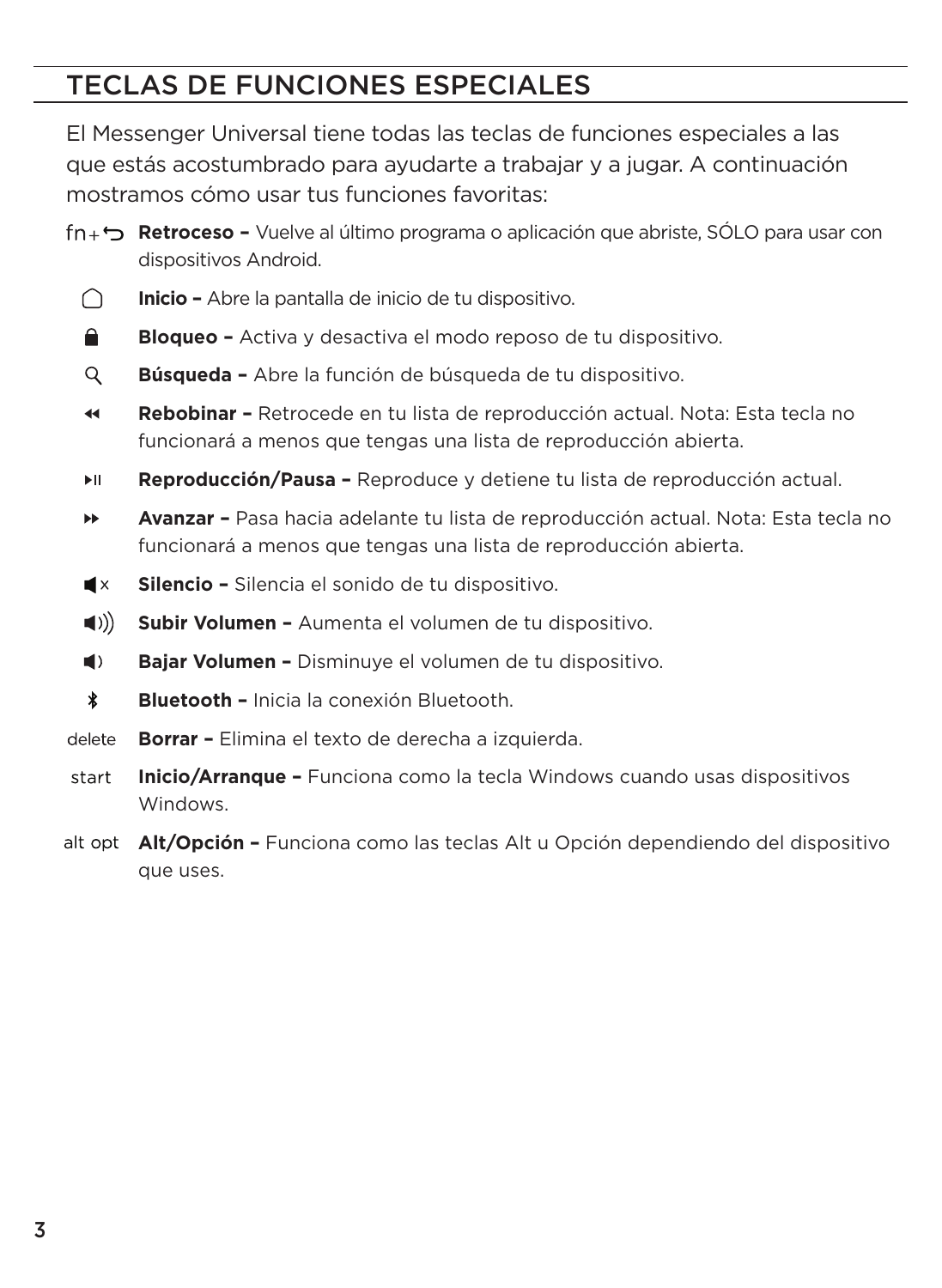## SOLUCIÓN DE PROBLEMAS

Si tu dispositivo no responde al Messenger Universal, puede que sea debido a algo tan sencillo como que la batería se haya agotado o que no se haya conectado correctamente. Sigue los siguientes pasos para solucionarlo. Si nada de lo mencionado a continuación soluciona el problema, ponte en contacto con el Servicio de Atención al Cliente de Zagg y uno de nuestros profesionales estará encantado de ayudarte.

- 1. Reinicia el Teclado Messenger Universal conectando el cable micro USB a su puerto de carga y a la toma de carga USB de 5V que prefieras. El LED parpadeará en color verde durante un segundo y después empezará a parpadear en rojo. Esto indica que el proceso de reinicio ha terminado. El teclado empezará a cargarse.
- 2. Deja que se cargue durante un minuto o por completo si estaba en un nivel de batería crítico.
- 3. Vuelve a encender el teclado. Si se enciende y no funciona correctamente, intenta apagarlo y encenderlo otra vez.
- 4. Si el LED no se enciende y tu teclado sigue sin funcionar correctamente, ponte en contacto con el Servicio de Atención al Cliente de Zagg.
- 5. Si el dispositivo muestra un mensaje de error durante la conexión, repite el proceso. Si aun así no se conecta, reinicia el teclado tal y como indica el paso 1 de esta sección.

Si necesitas ayuda, visita la sección de Preguntas Frecuentes en: www.zagg.com/faq Para ponerte en contacto con un representante del Servicio de Atención al Cliente, por favor utiliza uno de los siguientes medios:

zagg.com/support/contact.php | questions@zagg.com

1-800-700-ZAGG [9244] | 00-1-801-839-3906 para clientes internacionales

Para conseguir una protección inigualable del dispositivo, recomendamos el InvisibleShield de Zagg.

©2015 ZAGG Inc Todos los Derechos Reservados | Número de Modelo:Messenger Universal-I-MC3WKK PATENTE EN TRÁMITE | NASDAQ: ZAGG | FABRICADO EN CHINA Microsoft es una marca registrada de Microsoft Corporation en los EE.UU. y otros países. Apple es una marca registrada de Apple Inc., registrada en los EE.UU. y otros países. Android es una marca registrada de Google Inc.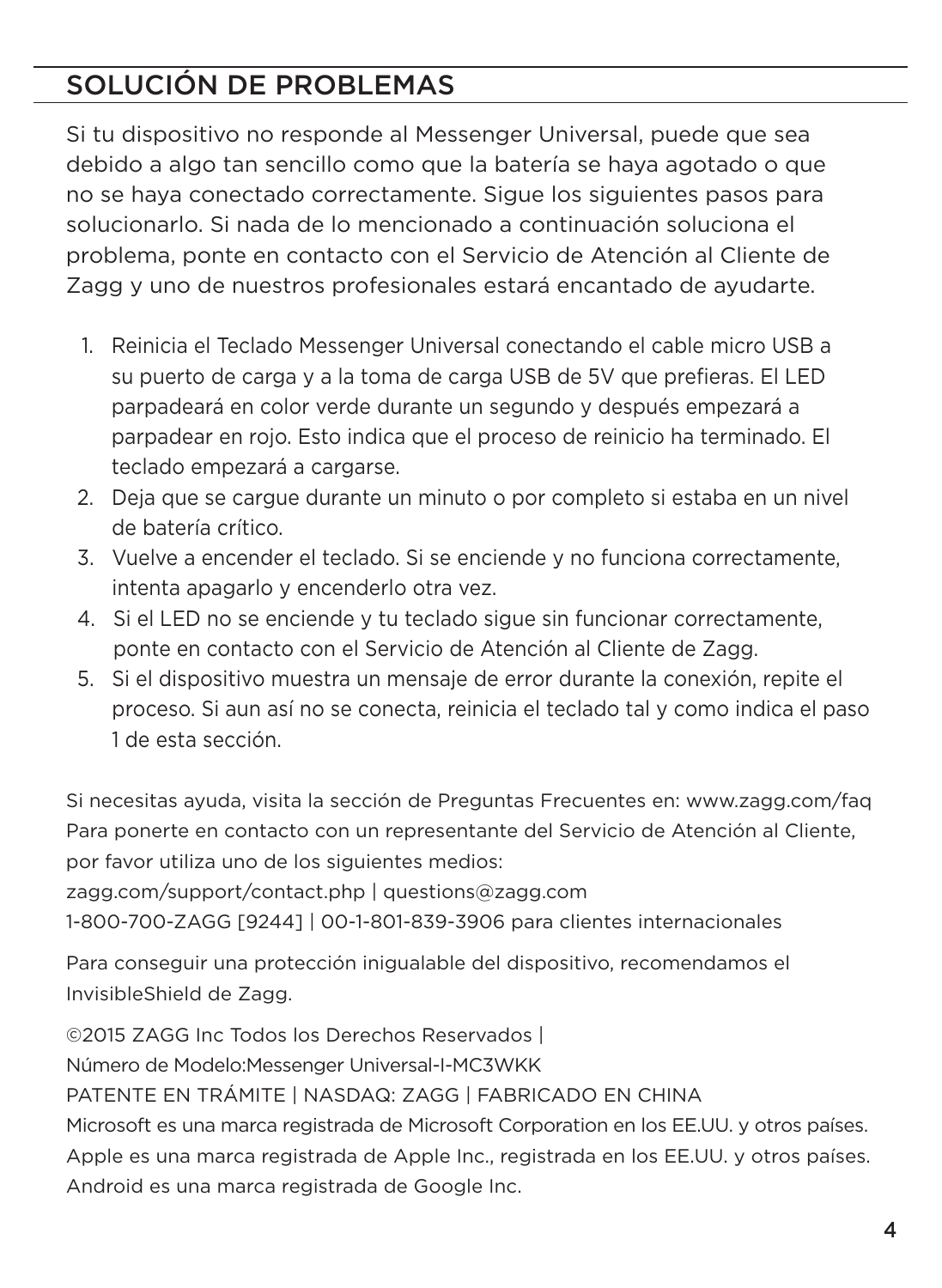La identidad gráfica y los logotipos de Bluetooth® son marcas registradas de Bluetooth SIG, Inc. y cualquier utilización de tales marcas por parte de Zagg Inc se efectúa bajo licencia. Otras marcas registradas y nombres comerciales son propiedad de sus respectivos propietarios.

Zagg, InvisibleShield, y Messenger Universal son marcas registradas de Zagg Inc.

#### **DECLARACIÓN DE LA FCC**

Este dispositivo cumple con la Parte 15 de la Normativa de la FCC. Su funcionamiento está sujeto a las dos condiciones siguientes: (1) Este dispositivo no puede producir interferencias dañinas, y (2) el dispositivo debe admitir las interferencias recibidas, incluso interferencias que causen un funcionamiento no deseado.

Este equipo ha sido sometido a prueba y cumple con las limitaciones impuestas a los dispositivos digitales de Clase B, de conformidad con la Parte 15 de la Normativa FCC. Dichas limitaciones se han concebido como medida de protección eficaz contra las interferencias dañinas en instalaciones domésticas. Este equipo genera, utiliza y puede emitir energía de radiofrecuencia y, si no se instala y utiliza de acuerdo a las instrucciones, podría provocar interferencias dañinas a las radiocomunicaciones. No obstante, no se puede garantizar que no ocurran interferencias en algunas instalaciones. Si este equipo ocasiona interferencias perjudiciales en la recepción de radio o televisión, que pueden comprobarse encendiendo y apagando el equipo, se recomienda al usuario que intente corregir dicha interferencia mediante una de las siguientes acciones:

- Cambia la orientación o la posición de la antena receptora.
- Aumenta la separación entre el equipo y el receptor.
- Conecta el equipo a una toma o circuito diferente al del receptor.
- Ponte en contacto con el distribuidor o con un técnico de radio y televisión.

#### **PRECAUCIÓN DE LA FCC**

Cualquier cambio o modificación no autorizados de forma expresa por la parte responsable de su cumplimiento podría anular el derecho del usuario a utilizar el equipo.

Este transmisor no debe colocarse ni utilizarse junto a ninguna otra antena o transmisor.

El producto cumple con la Normativa de la FCC sobre el límite de exposición a radiofrecuencias establecido para un entorno no controlado y es seguro para utilizarse tal y como se describe en este manual. Se puede lograr una mayor reducción de la exposición a radiofrecuencias si se mantiene el producto lo más alejado posible del usuario o si se fija la potencia de salida a un nivel más bajo siempre y cuando dicha función esté disponible.